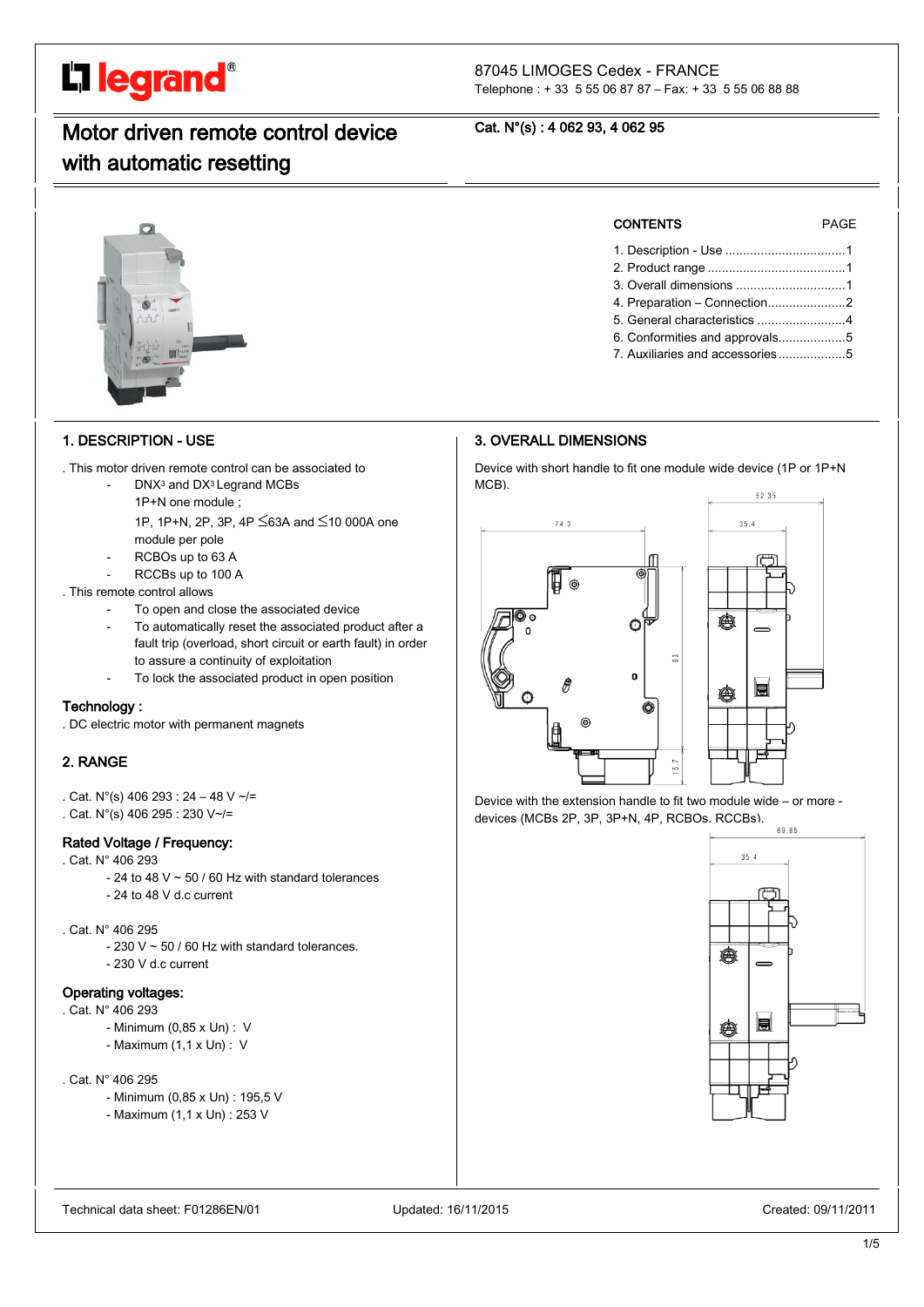### 4. PREPARATION - CONNECTION

#### Fixing:

. On symmetric rail EN/IEC 60715 or DIN 35.

#### Operating positions:

. Vertical, Horizontal, backwards, on the side



#### Supply:

. Only from the bottom by the removable terminals.

#### Association:

. On the left of MCBs (P+N, 1P, 2P, 3P et 4P 1 module per pole wide), RCCBs and RCBOs

. No tool required. Clipped by mean of plastic clamps on the associated device.



#### Connection:

. Terminals protected against direct contact (IP20 device wired).

#### Terminal depth :

. 10 mm.

#### Connectable section:

|                | Copper cables                                                    |                                                                  |  |
|----------------|------------------------------------------------------------------|------------------------------------------------------------------|--|
|                | Without ferrule                                                  | Without ferrule                                                  |  |
| Rigid cable    | $1 \times 2,5$ mm <sup>2</sup><br>$2 \times 1,5$ mm <sup>2</sup> |                                                                  |  |
| Flexible cable | $1 \times 2,5$ mm <sup>2</sup><br>$2 \times 1.5$ mm <sup>2</sup> | $1 \times 2,5$ mm <sup>2</sup><br>$2 \times 1,5$ mm <sup>2</sup> |  |

#### Stripping length recommended:

. 7 mm.

# Screw head:

. Slotted, diameter 3.5 mm.

# Tightening torque:

. Recommended torque 0.4 to 0.5 Nm.

### Tools required:

- . For the terminals: flat screwdriver 3.5 mm.
- . For fixing: flat screwdriver 5.5 mm (6 mm maximum).

# 4. PREPARATION - CONNECTION (continued)

#### Lockout:

. By the sliding front face.

- Sliding front face downward, the associated device is switched into OFF position. In this position, it is impossible to switch it ON manually or automatically
- Sliding front face upward, the remote control operates.

. When the sliding front face is in low position, it is possible to lock it by the mean of a Φ4mm padlock. Mechanical and electrical controls are then disabled

# Selector AUTO / MAN:

- . This selector activates or locks the automatic remote control.
- . Positions:
- AUTO: ability to control the opening and closing of the associated device in automatically or manually
- MAN: manual control only.
- . Signalling by LED:
	- Green fixed: power on and remote control device in AUTO mode.
- Green flashing: power on and remote control device in MAN mode.

#### Re-closing settings:

. The remote control module has two settings on the front face:



- 1. Number of closing attempts.



- 2. Temporization between two closing attempts.

- The first re-closing attempt is always instantaneous (< 300ms).
- . The delay for the following re-closings is set with the lower button.

. In case of power failure during the re-closing manoeuvres, the number of operations already performed is recorded. When the power is on again, the remaining attempts are operated. The number of operations performed is recorded even if the power failure occurs in conjunction with the tripping of the associated product.

.After a full cycle of unsuccessful re-closings, the motor driven remote control module locks into fault position.

After the disappearance of the fault, the reset is then performed either by an ON command of the motor driven unit or by a manual operation.

#### Signalling:

- . Signalling by LED:
	- Green fixed: power on and remote control device in AUTO mode.
	- Green flashing: power on and remote control device in MAN mode.
	- Red flashing: waiting for reset.
	- Red fixed: the device has tripped on fault (overload, short-circuit,
	- residual current fault) or by control auxiliary.
	- Sliding front face downward: LED are switched-off

**L'1 legrand**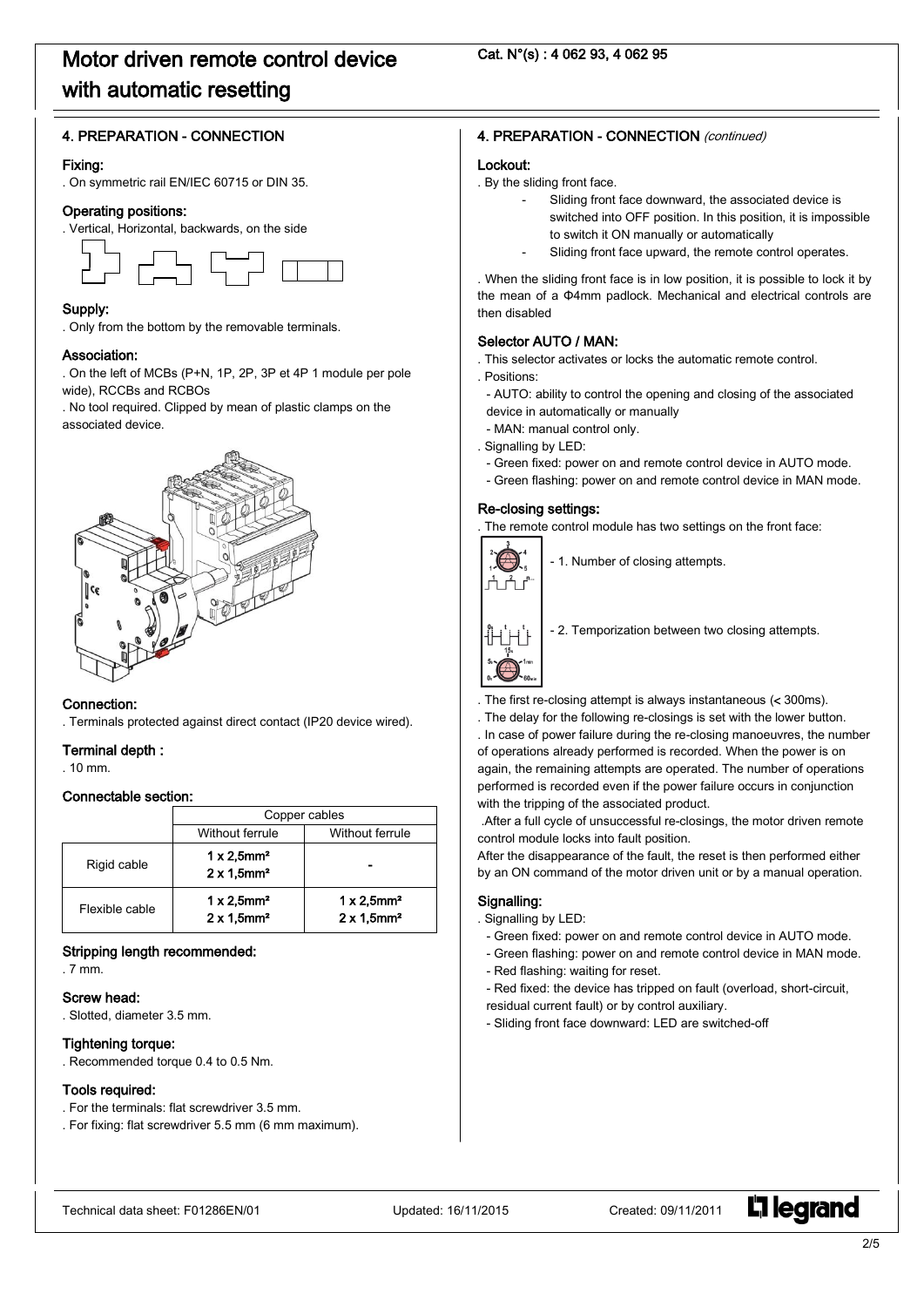# 4. PREPARATION - CONNECTION (continued)

#### Signalling (continued):

. Signalling by integrated contacts:

The two integrated changeover contacts (example: on alarm) enables to monitor device status

control auxiliary.

manual operations



- Signalling contact (CA): this contact indicates contact position status of the associated device when the motor driven control module is powered on. In case of motor driven module power failure , the contact is locked and does not switch during

- Fault signalling contact: equivalent to a fixed red light. This contact switches when the associated device has tripped on fault (overload, short circuit, earth leakage) or by

Contacts characteristics:

- IEC/EN 60950
- $-230V$ ~, 0,2A
- 24 / 48V, 1A

# Control logics of the remote control unit:

. The device is fitted with an electronic card. The control pulse must be longer than 100ms. One single pulse is enough for the command. The device can manage the following types of remote control:

- Control by two push buttons (impulse)





- Control by one single push button (impulse cyclic control)



# 4. PREPARATION - CONNECTION (continued)

### Control logics of the remote control unit: (continued):

. The device doesn't execute any control operation in the following cases

- when controlled by a change-over switch (sustained voltage), if the associated device is manually operated or if it has tripped on default (overload, short-circuit, differential default or tripping by control auxiliary - when the power is turn on, the motor driven control module is controlled by a sustained executable control

- when controlled by a change-over switch (sustained voltage), if the selector AUTO / MAN moves from the MAN position to the AUTO position and if the sustained control is different from the status of the associated device.

. When controlled by a change-over switch (sustained voltage), it is necessary to wait for at least 1.5 seconds between two commands of the same type.

# 5. GENERAL CHARACTERISTICS

### Front side marking:

. By permanent ink pad printing



#### Lateral side marking:

. By laser. left side 0  $\bigcirc$ legrand O N 6 CO<sub>8</sub>  $-\sqrt{N}$   $-\sqrt{QFF}$   $-\sqrt{QR}$  $\cap$ 7 Œ **L'1 legrand** Technical data sheet: F01286EN/01 Updated: 16/11/2015 Created: 09/11/2011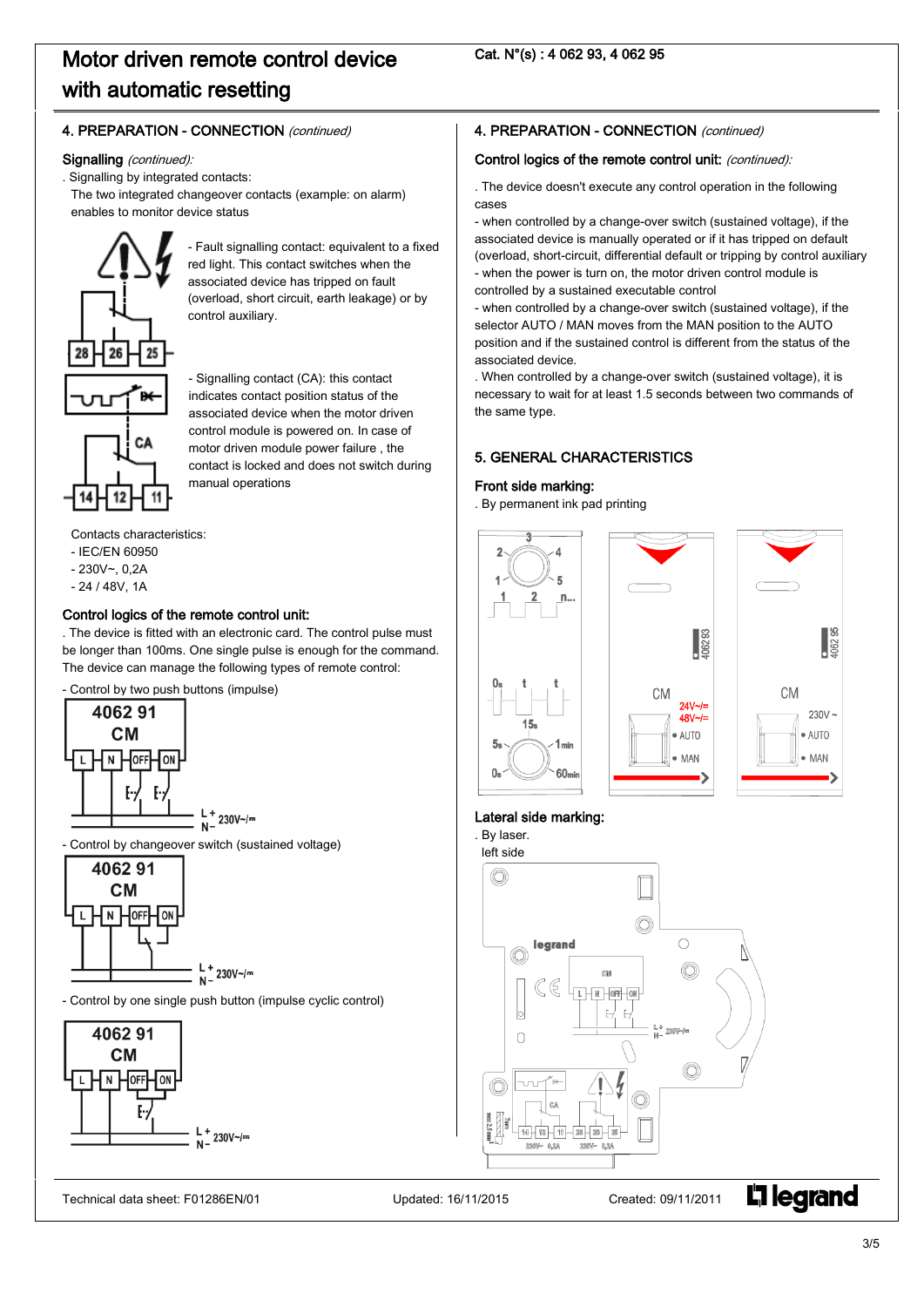# Cat. N°(s) : 4 062 93, 4 062 95

# 5. GENERAL CHARACTERISTICS (continued)

#### Lateral side marking: (continued)





#### Pulse rated voltage:

 $Llimp = 4 kV$ 

#### Insulation rated voltage:

. Ui = 500 V

#### Pollution degree:

. 2 according to IEC/EN 60898-1.

#### Dielectric strength:

. 2500 V

### Mechanical endurance:

. 20000 operations.

#### Electrical endurance:

. According to the standards of the associated protection device.

#### Switching frequency:

. 120 operations per hour (30 seconds between two successive operations)

#### Enclosure material:

. 20% glass-fiber reinforced polycarbonate

. Characteristics of this material: self extinguishing, heat and fire resistant according to EN 60898-1, glow-wire test at 960°C for external parts made of insulating material necessary to retain in position current-carrying parts and parts of protective circuit (650°C for all other external parts made of insulating material).

#### Average weight:

. 0,157 kg.

#### Volume when packed:

. 1,20 dm3. Device packed by one

#### 5. GENERAL CHARACTERISTICS (continued)

#### Ambient operating temperature:

. Min. =  $-5^{\circ}$ C Max. =  $+60^{\circ}$ C.

#### Ambient storage temperature:

. Min. =  $-25$  °C Max. =  $+60$  °C.

#### Protection class:

- . Protection index of terminals against solid and liquid bodies: IP 20 (according to IEC 529, EN 60529 et NF C 20-010).
- . Protection index of the box against solid and liquid bodies: IP 40 (according to IEC 529, EN 60529 et NF C 20-010).
- . Protection index against mechanical shocks: IK 02 (according to EN 50102 et NF C 20-015).

# Resistance to sinusoidal vibrations:

- . According to IEC 60068-2-6.
- . Axis : x, y, z.
- . Frequency range: 5÷100 Hz ; duration 90 minutes
- . Displacement (5÷13,2 Hz) : 1mm
- . Acceleration (13,2÷100 Hz) : 0,7g (g=9,81 m/s2).

# Maximum power consumption:

. <20VA rms (<80VA peak)

#### Standby power consumption:

 $. < 1,5VA$ 

#### Maximum activation time:

<0,5s to open or close the contacts of the associated device

<1s to complete the operation (opening and closing)

### 6. CONFORMITIES AND APPROVALS

### Compliance to standards :

- . CEE guidelines : 73/23/CEE + 93/68/CEE
- . Electromagnetic compatibility: EN 61543

. Legrand devices can be used under the conditions of use as defined by IEC / EN 60947.

**L'i legrand**